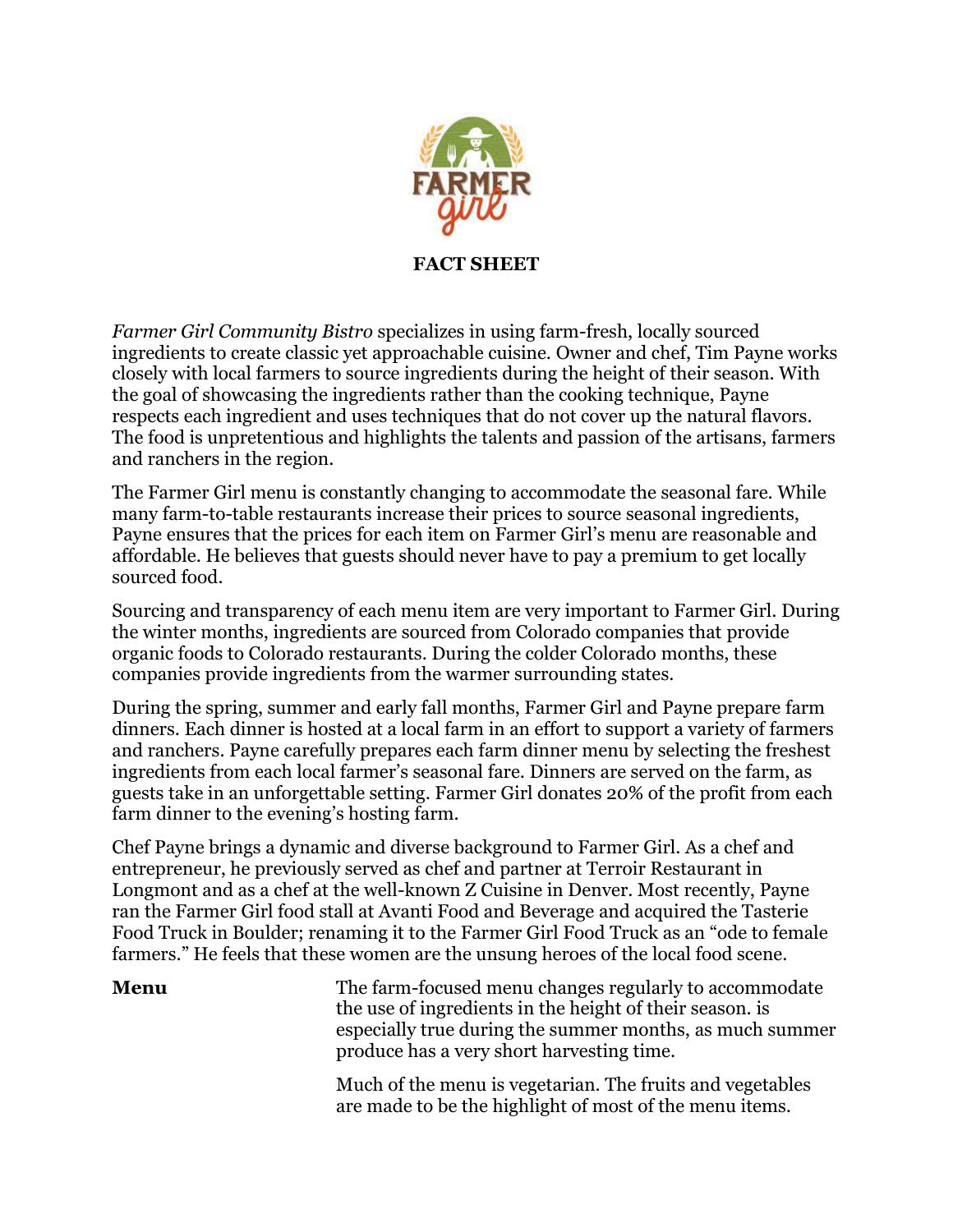| Locally raised lamb, pork, beef and chicken also have a place |
|---------------------------------------------------------------|
| in a variety of dishes.                                       |

Small plates and starters include seasonal specialties like the *Beet Salad* made with local yogurt, crushed pumpkin seeds and a citrus vinaigrette; *The Farmer Girl Salad* made with greens, berries, sunflower seeds, carrots and parmesan with a strawberry vinaigrette; a *Carrot Latke* made with pesto, pickled carrots and greens; *Butternut Squash Falafel* with herbed yogurt, homemade flatbread, homemade pickles and hummus; and a *Meat and Cheese Plate* with locally sourced house-cured ham, rillettes, Spanish chorizo, cheeses, fruit preserves, pickles and grilled bread. Small plates are priced between \$6 and \$12.

Large plates and entrees include options for a variety of dietary requests. A selection of meats and vegetarian items are featured. Seasonal features include items like the *Mushroom Tartine* with homemade grilled bread, grilled mushrooms, a local fried egg, Aspen Mood Farm greens and goat cheese mouse; *Grilled Pork Shoulder* with sweet potato puree, sugar snap peas and spring berry chile preserves; *Braised Flat Iron Beef* with crispy, smashed fingerling potatoes, braised greens, and onion-red wine marmalade; *Eggplant* with chickpea pancakes, sunflower tahini, roasted red peppers and fennel; and *Lamb Bolognese* with Boulder lamb, house-made tagliatelle, greens and parmesan. Entrees are priced between \$13 and \$20.

## [View menu here](http://coloradofarmergirl.com/farmer-girl-bistro/)

| <b>Happy Hour</b>       | Happy hour is from 3-6pm every day. Specials include \$4<br>white wine, \$4 red wine and \$1 off draft beers. Food specials<br>include \$2 off small plates and appetizers.                                                                                                                                                                                                                                                                                                            |
|-------------------------|----------------------------------------------------------------------------------------------------------------------------------------------------------------------------------------------------------------------------------------------------------------------------------------------------------------------------------------------------------------------------------------------------------------------------------------------------------------------------------------|
| <b>Beverage Program</b> | The Farmer Girl Beverage Program focuses on local spirits<br>and is also farm-to-table. Homemade spirits are made using<br>local or organic ingredients. The wine list features a variety<br>of biodynamic and organic wines.                                                                                                                                                                                                                                                          |
| Décor                   | The 2,500 square foot space is intended to embody a<br>comfortable and inviting atmosphere, ideal for casual meals<br>with friends and family. A mural with the word "Local" has<br>been painted on the repurposed wooden wall to serve as a<br>thoughtful reminder of Farmer Girl's ultimate goal of<br>supporting the local farmer. Repurposed produce baskets<br>have been turned into light fixtures creating a warm and<br>tasteful ambiance and a garage door is scheduled to be |